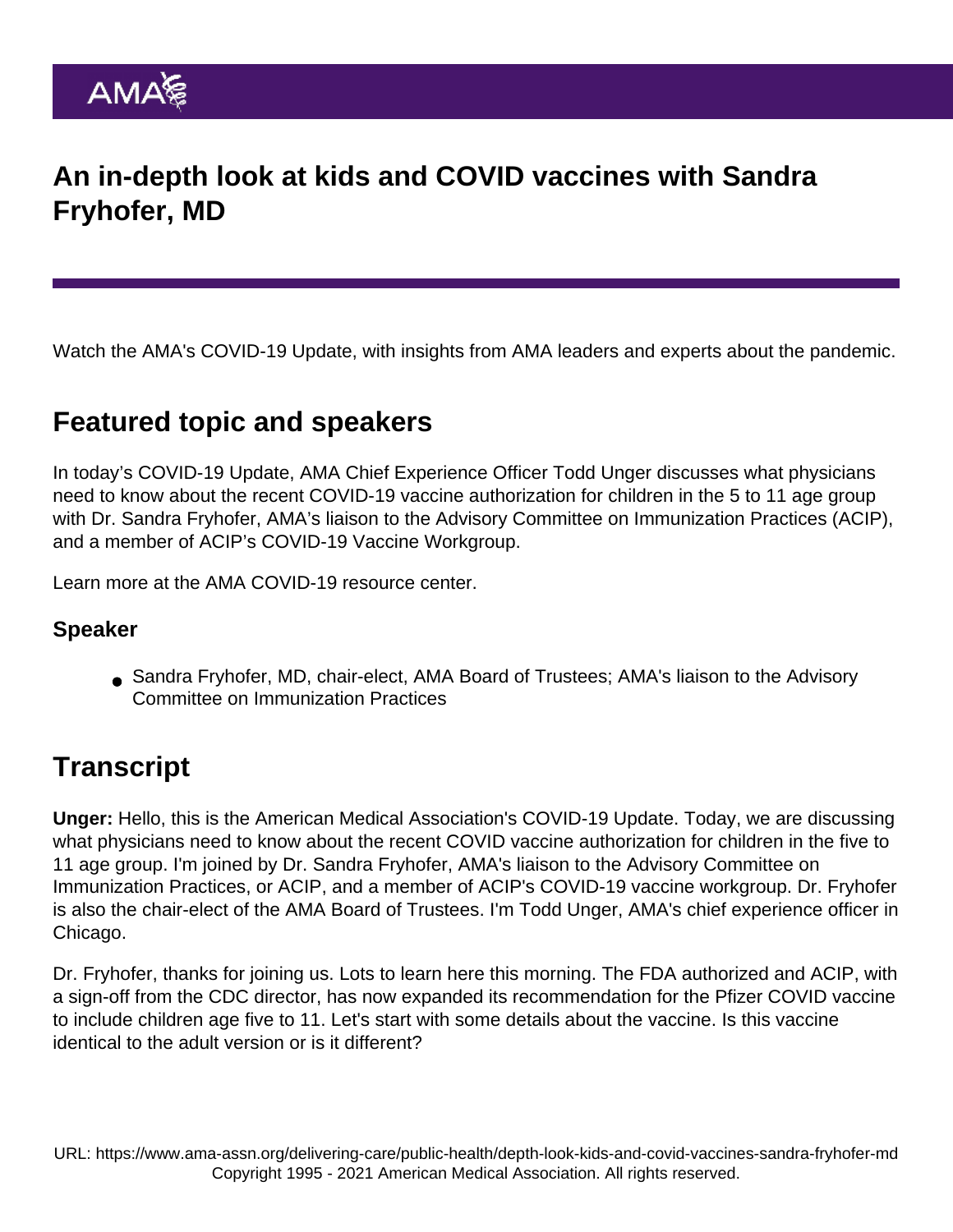Dr. Fryhofer: Well Todd, so many parents have been waiting for a COVID vaccine for their kids and now it's here. There are a few minor differences between this new kiddy version and the one for adults. The messenger RNA and its lipid nanoparticle coding are the same. The number of doses and the dosing interval's the same, two doses three weeks apart but the dosing size is different. The dose for kids is smaller. It's a kiddy dose, 10 micrograms, which is one third of the 30 microgram dose for adults and older children. The kid version also uses a different buffer to stabilize it. The kiddy version contains Tris, which is short for tromethamine, as the buffer. PBS, phosphate-buffered saline, is the buffer used for adults. Extra salt, both sodium chloride and potassium chloride, have been removed in the version for kids. These minor changes make the vaccine product more stable at regular refrigerator temperatures for longer periods of time. The kid version vials can be stored unopened in regular refrigerators for up to 10 weeks.

Now, just like the one for adults, the kiddy vaccine contains no preservatives, vial stoppers do not contain latex. To keep them straight, the products are color coded to make them look different. To reduce the risk of mix up the adult vial is purple, the one for kids is orange.

Unger: Well, let's talk a little bit about the research. Can you take us through some of the details about a study that supported this new recommendation?

Dr. Fryhofer: Sure. FDA authorization was based on results from a clinical trial that enrolled about 4,600 children aged five through 11. 3,100 of them received the real vaccine, about 1,500 received placebo. They compared neutralizing antibody titers of five to 11-year-olds who got two 10 microgram kiddy doses to those of 16 to 25-year-olds who got two 30 microgram adult size doses. Doses for both age groups were given three weeks apart. This type of comparison is called immunobridging. The study for the five to 11- year-olds met criteria set by the FDA. Levels of antibodies effectively neutralized both the original virus strain and the Delta variant. The company also conducted a supplemental vaccine efficacy analysis during a time when the Delta variant was prevalent. There were three COVID cases in the 1,400 children who were vaccinated and 16 cases in the 700 children who received placebo. The vaccine was more than 90% effective at preventing COVID.

Unger: Oh, that's big news and really good news for this age group. When you look at the trial and the trial participants, what is the level of diversity in that group?

Dr. Fryhofer: Well, this part was a little bit disappointing. The pediatric trial included few from historically minoritized groups who we know are at greater risk of bad outcomes from COVID. This really surprised me because the initial phase three trials for adults show diversity in the trial participants but not so for the smaller study in kids. Nearly 80% of the children were white, only 6% were Black. The mean age was eight. 20% had comorbidities putting them at increased risk of COVID. The most common comorbidities were obesity, asthma, neurological disorders and congenital heart disease. 70% of study participants lived in the U.S. We need to keep encouraging vaccine developers to ensure diversity in their trial participants.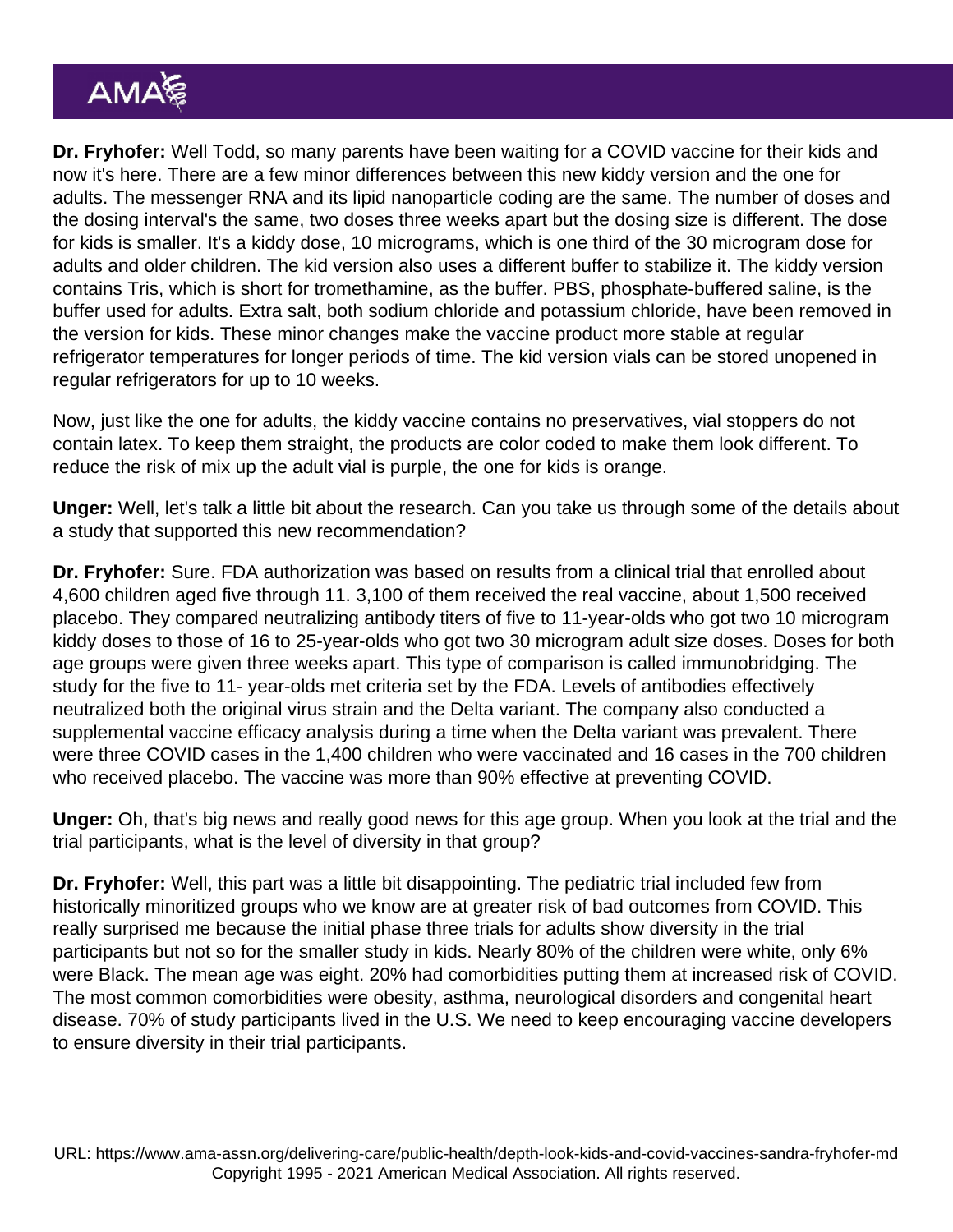Unger: Now, a lot of the discussion has been around how do we get parents to bring their kids in from this age group and is COVID a concern for this age group? We're in a world now where we've had over 700,000 people die from COVID in the U.S. and there are 28 million children in this age group. Can you bring some clarity to the burden of COVID infection for children in this age group and put that into perspective?

Dr. Fryhofer: In children age five to 11, there have been over 1.9 million COVID cases, over 8,300 hospitalizations and nearly 100 deaths since the pandemic began. And if you look at the top 10 causes of death for children in this age group over the last year, COVID comes in number eight. Children age five to 11 make up about 40% of all pediatric COVID cases. Another serious consequence of COVID is MISC, multisystem inflammatory syndrome in children. It's most frequent among kids in this five to 11 age group, with more than 2,300 MIS cases so far. Two thirds of MISC cases are in Black and Hispanic children. Post COVID conditions can also occur in children, so kids can be long haulers too and not just after severe cases. Children can have persistent fatigue, headaches, sleep problems, trouble concentrating, muscle and joint pain, and cough even after mild COVID infections.

Unger: And those long-haul infections we just talked about last week in a different segment, very, very concerning. This question then around whether younger children are less likely to get COVID. What does the data say about that?

Dr. Fryhofer: Children are at least as likely as adults to be infected with COVID but infections in children are less likely to be reported as compared to cases in adults. Zero prevalence in children age five to 11 is about 38%, which is also about what we see in children age 12 to 17. So 38% of children age five to 11 have had COVID in the past. Secondary transmission from children can and does occur both at school and at home. Children can and do transmit COVID to others.

Unger: Those are big numbers and the unreported thing, that's interesting. A lot of kids are sick all the time going to school and there might be confusion with something like the flu. Can you talk about how does COVID infection compare to the flu?

Dr. Fryhofer: We were fortunate last year that we had a very, very, very mild flu season. In fact, there was practically no flu out there and this is probably because most of us were wearing masks and kids were not going to school. But what they did is they compared the risk of flu and COVID and they looked at previous flu seasons. Hospitalization rates for COVID in kids is similar to that for flu in some of those previous seasons but for COVID the hospital stays are longer. A third of all children hospitalized with COVID require ICU admission. Of those hospitalized 68%, that's more than twothirds, had at least one underlying condition, most commonly chronic lung disease—mainly asthma—and obesity, also neurological disorders and heart disease. But one-third of those hospitalized with COVID did not. One-third of them did not have any underlying medical condition that would predispose them but they got severe COVID anyway.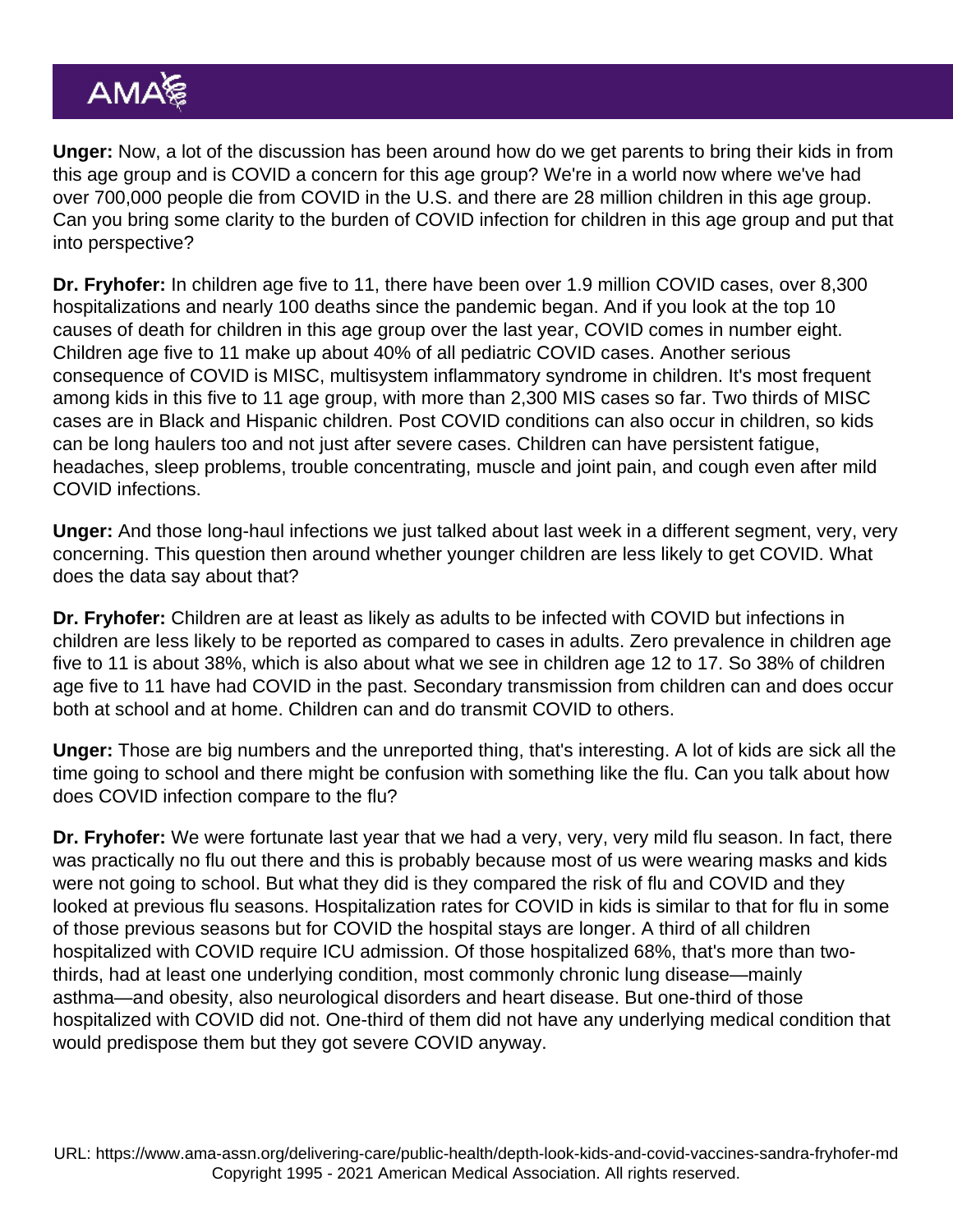Unger: You touched on this a little bit before in terms of those kind of severe cases but in terms of racial and ethnic differences, in terms of COVID's impact within this age group, what are the differences that you see?

Dr. Fryhofer: COVID has hit minoritized children in this age group especially hard, with hospitalization rates three times higher for Black, Hispanic and American Indian/Alaska Native children, as compared to white children. Two thirds of cases of MISC, multisystem inflammatory syndrome in children, are in Black and Hispanic children.

Unger: This question of whether to get a vaccine if you've had COVID or not is something that's been floating around and I think in this particular age group it's important to get the facts here. Can kids who've had COVID get vaccinated?

Dr. Fryhofer: Yes. And they should get vaccinated. 9% of children in the clinical trial were already baseline serum positive. They had previously had COVID. Getting vaccinated boosted antibody protection for them a lot. The antibody levels post vaccination in children who had prior infection were higher than in children who had never had COVID. But are antibody levels triggered by previous COVID infection enough to keep them protected from future infection? Probably not. And here's why. Peaks of COVID hospitalizations among children during the Delta wave were in the setting of a seroprevalence of around 40%. In other words, about 40% of these children in this age group had already had COVID. This level of seroprevalence was not sufficient to provide broad protection to children against COVID.

Unger: Well, when you talk about antibody testing, did they discuss testing for antibodies? Could that be helpful in this regard?

Dr. Fryhofer: Antibody testing is not recommended now. There is no established correlate of protection. The available antibody test cannot determine when a person got infected. Antibody tests vary in their sensitivity, especially if it's been more than three months after infection. So you could test positive on some of the commercially available antibody tests if markers of immune response such as neutralizing antibodies have waned. At this time there is no FDA authorized or approved tests that we can use to reliably determine whether a person is protected from infection. So the antibody testing doesn't help us right now.

Unger: Well, that's very clear. Let's talk about side effects. Are we seeing a pretty similar story relative to other age groups?

Dr. Fryhofer: Well, the side effects were pretty much what you would expect, mostly pain, along with redness and swelling at the injection site, fatigue, headache, chills were the main systemic side effects but less fever as compared to those age 16 to 25 who got the adult dose version. So in general, the side effects for kids receiving this lower 10 microgram dose were less than those for older adolescents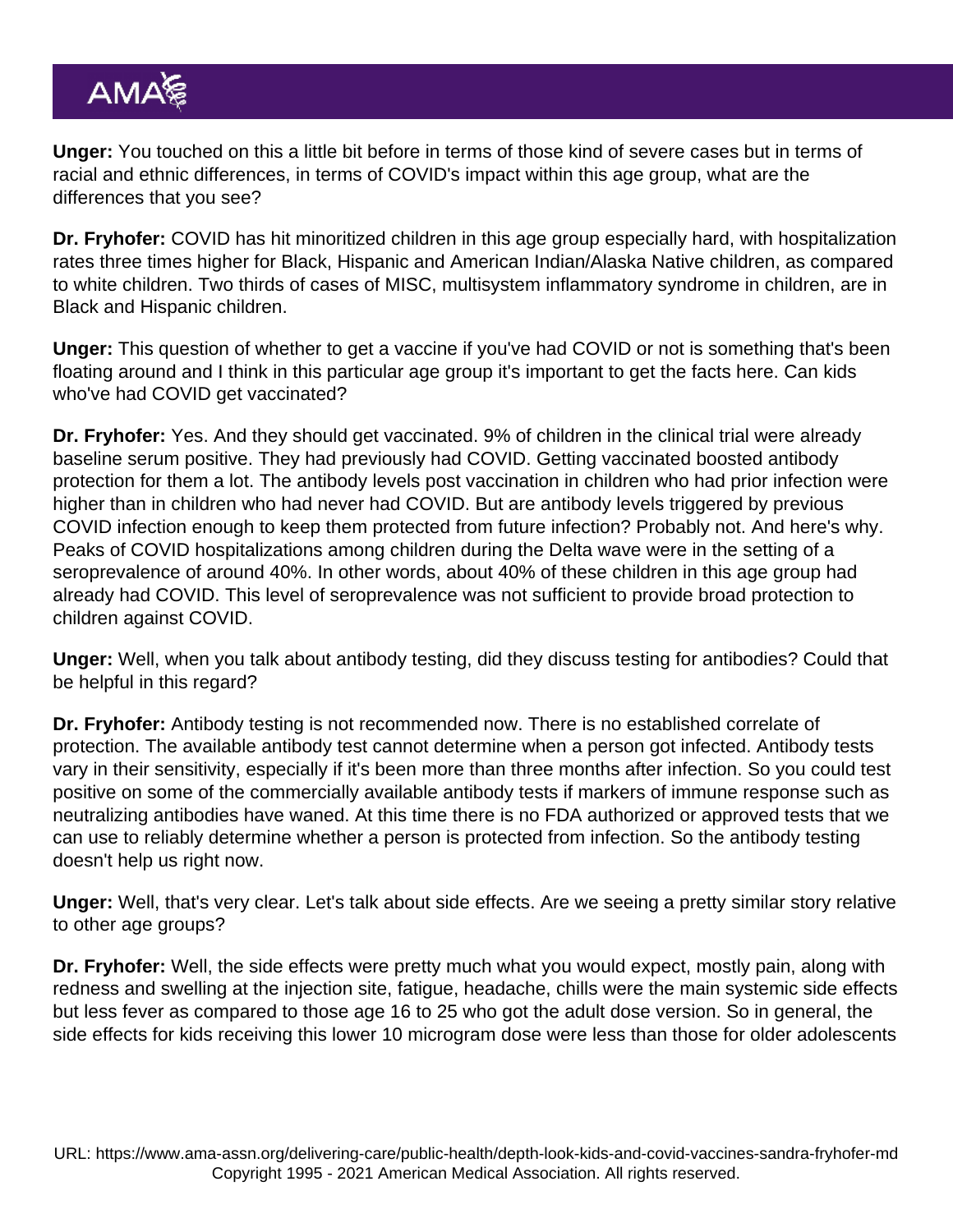and teens who received the adult dose of 30. Symptoms were increased after the second dose. There were no reports of myocarditis in this study but the study was small. Safety surveillance is in place to look for it. Fewer side effects and no cases of myocarditis may be due to the lower dose.

Unger: Okay. What about side effects for kids who have already had COVID? Were they worse or not?

Dr. Fryhofer: No, they were not. Kids who you had prior infection had milder side effects, which to me was a surprise. Rates of local and systemic reactions, as well as adverse events were lower in children who had previously had COVID.

Unger: Myocarditis has been a concern. What should physicians tell parents who are concerned about that?

Dr. Fryhofer: There was a lot of discussion about this at FDA's advisory committee meeting and at ACIP. The good news is there were no cases of myocarditis in the more than 3,000 children age five to 11 vaccinated during the clinical trial. Myocarditis has occurred rarely following mRNA vaccines, usually within a few days after the second dose. The observed risk is highest in young males age 12 to 29 but COVID infection can also cause myocarditis. For adolescents and young adults, the risk of myocarditis caused by COVID infection is much higher than after mRNA vaccination. The rates of vaccine associated myocarditis previously reported are based on data from adults and adolescents who received the higher adult dose of 30 micrograms, not the pediatric dose of 10 micrograms. The 10 micrograms dose given to five to 11-year-olds is one-third of the dose given to those 12 and older.

Again, there were no cases of myocarditis in the clinical trial for five to 11-year-olds who received this lower vaccine dose. Also, vaccine associated myocarditis seems to be mild and tends to resolve pretty quickly. Most patients respond well to conservative management and seem to completely recover. CDC is now doing an enhanced surveillance to make sure they do. Until now, COVID vaccine has not been available for children age five to 11, so the reality is rate of myocarditis after mRNA vaccination in children age five to 11 is unknown. People receiving mRNA COVID vaccine, especially young males under 30, should be aware of this rare risk of myocarditis. They should seek care if they have chest pain, shortness of breath or palpitations. And please report any possible cases to VAERS, CDC's Vaccine Event Reporting System. CDC will continue close safety surveillance.

Unger: Now I know a lot of parents out there are eager to get their children vaccinated who are in this age group and given the kind of differences in the dosing you outlined earlier. When you have a young person kind of on the bubble, about to turn 12, should they get vaccinated now with the lower dose or should they wait for their birthday and get the higher dose? Any question about would the higher dose be more effective for someone like that?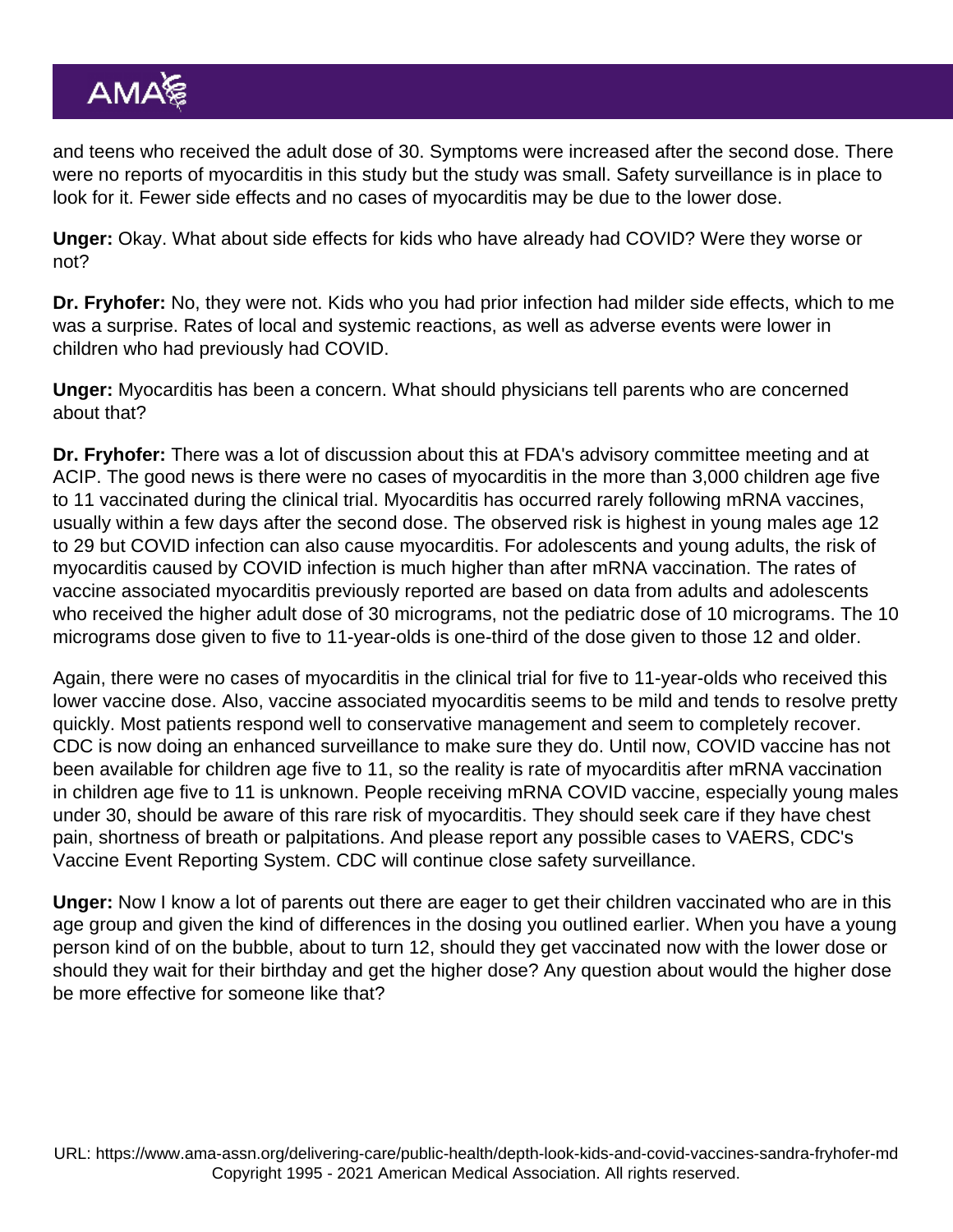Dr. Fryhofer: Well, this actually came up at the FDA's VRBPAC meeting. Someone asked this question and a Pfizer representative showed data that neutralizing titers in five to 11-year-olds who received a 10 microgram dose were just about the same as titers in 16 to 25-year-olds who received a 30 microgram dose. So, no need to wait. Go ahead and get vaccinated. So, go for it.

Unger: All right. Well, now the question is how do we get folks in there? How likely do you think parents will be to get children in this age group vaccinated?

Dr. Fryhofer: About half of parents say they're likely to get their child vaccinated and it's no big surprise that intent to vaccinate strongly correlated with the parent's vaccination status. Safety concerns were the most frequent reason for vaccine hesitancy but when asked where patients would prefer to get their child vaccinated, their regular physician's office was by far the favorite first choice.

Unger: And that makes sense. Pediatricians obviously are going to be very supportive to getting vaccinating children in this age group. Talk a little bit more about that.

Dr. Fryhofer: The American Academy of Pediatrics is on board, so is AAFP and the Pediatrics Infectious Disease Society. Their liaisons at our ACIP meeting all spoke out in favor of this vaccination and encouraged ACIP to recommend the vaccine. AAP says the vaccine will help make it safer for children to celebrate holiday gatherings and to resume normal childhood activities. The pediatricians are standing by to talk with families about the vaccine and to administer the vaccine to children as soon as possible. And I think internists and others are ready to talk to parents and encourage them to vaccinate their children as well.

Unger: Given some of the things that we talked about earlier in terms of the dosing, is there a concern about supply in terms of is there enough of this new vaccine for the five to 11-year-olds?

Dr. Fryhofer: There is enough vaccine. In fact, the U.S. government has purchased enough vaccine for all 28 million children in the U.S. age five to 11. News reports say that Pfizer actually started packing and shipping the vaccine for kids as soon as FDA authorized it and about 15 million doses were actually shipped out before the CDC director signed off on ACIPs recommendation. Of course it wasn't administered but they were trying to get it to the locations where that vaccine would be administered. But it still may take a few days to get it to pharmacies and pediatricians offices and then into little arms and little thighs.

Unger: Really is kind of a miracle. I mean, if you were to think about where we were a year ago, to think that we could be in this position now where that kind of distribution, testing all moving so smoothly. Any final thoughts as you think about all of the details that we've covered today?

Dr. Fryhofer: Well, we've talked a lot about the many physical effects of COVID but we have to remember the COVID effects on quality of life. These are huge. School closures and missing school